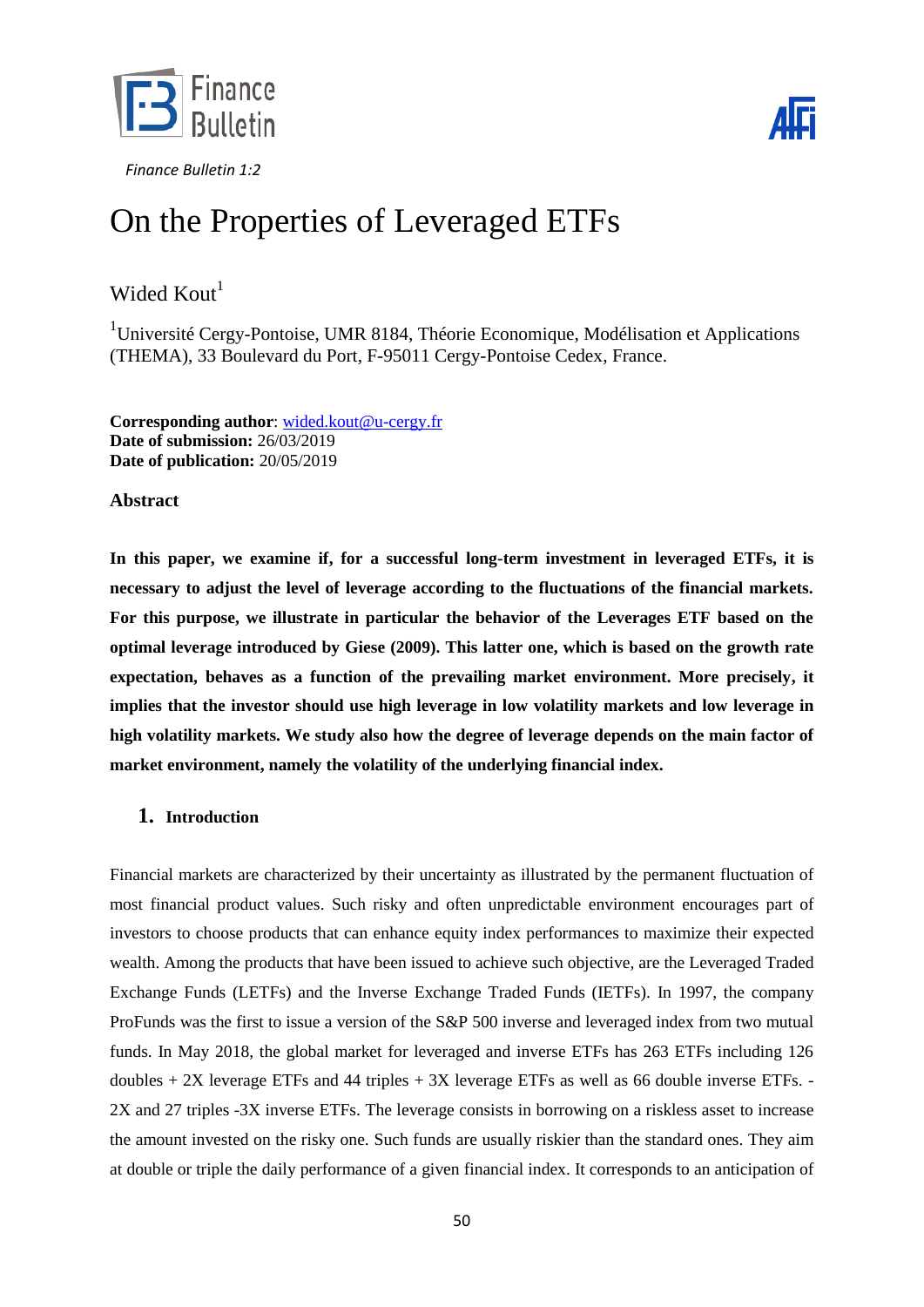

the risky asset rise. When it is the converse, namely borrowing on the risky asset to increase the amount invested on the riskless one, the fund is usually called an "inverse leveraged ETF". Cheng and Madhavan (2009) show how inverse ETFs need to be rebalanced on a daily basis to maintain a constant leverage. Charupat and Miu (2011) state that frequent rebalancing of leveraged ETF portfolios for periods of high volatility is necessary so that leveraged exposure to the tracked index could be maintained. Additionally, Lu *et al.* (2012) show how the longer-term performance diverges from the benchmark through periods of up to one year and how this can lead to wealth destruction, which is also aggravated by higher volatility.

The purpose of this paper is to illustrate the solution proposed by Giese (2009) that allows the longterm holding of these risky products (recall that, for a leverage ETF, "long term" corresponds to a time horizon longer than one year). Indeed, the constant leverage can be turned into conditional leverage that adjusts according to the volatility of the financial markets. As Giese (2009), we refer to this particular investment strategy as a risk-controlled leverage factor. The key question is: does the timevarying leverage factor that is based on estimated future volatility improve the risk-return profile when compared to constant leverage?

This paper is organized as follows. First, Section 2 briefly recalls the main properties of the LETFs when the leverage is constant, and when the risky asset follows a geometric Brownian motion. We illustrate such modeling by using daily data of the EuroStoxx50 from July 12th, 1997 until July 14th, 2017. Section 3 deals with the time varying leveraged ETFs by illustrating the risk controlled leveraged ETFs and by introducing the discrete model of rebalancing. Finally, Section 4 concludes.

## **2. Price dynamics and statistical properties**

#### **2.1. Price dynamics of the Leveraged Exchange Traded Funds (LETF)**

A leveraged ETF with value  $F<sub>t</sub>$ , with an underlying index  $S<sub>t</sub>$  and a discrete-time rebalancing period can be described as follows (see e.g. Giese, 2009):

$$
F_{t+1} = F_t \left[ 1 + L \frac{S_{t+1} - S_t}{S_t} - (L - 1)r \Delta t \right] (1)
$$

where *r* denotes the interest rate and where we consider a time period ∆t between the rebalancing dates *t* and *t+1*. Formula (1) indicates that the fund manager borrows *(L - 1)* times the value of the fund at the rate  $r$ , to invest  $L$  times the net asset value of the fund in the underlying  $S_t$ . Due to the frequent rebalancing, the leverage factor is kept constant at the L level. First, we assume that the underlying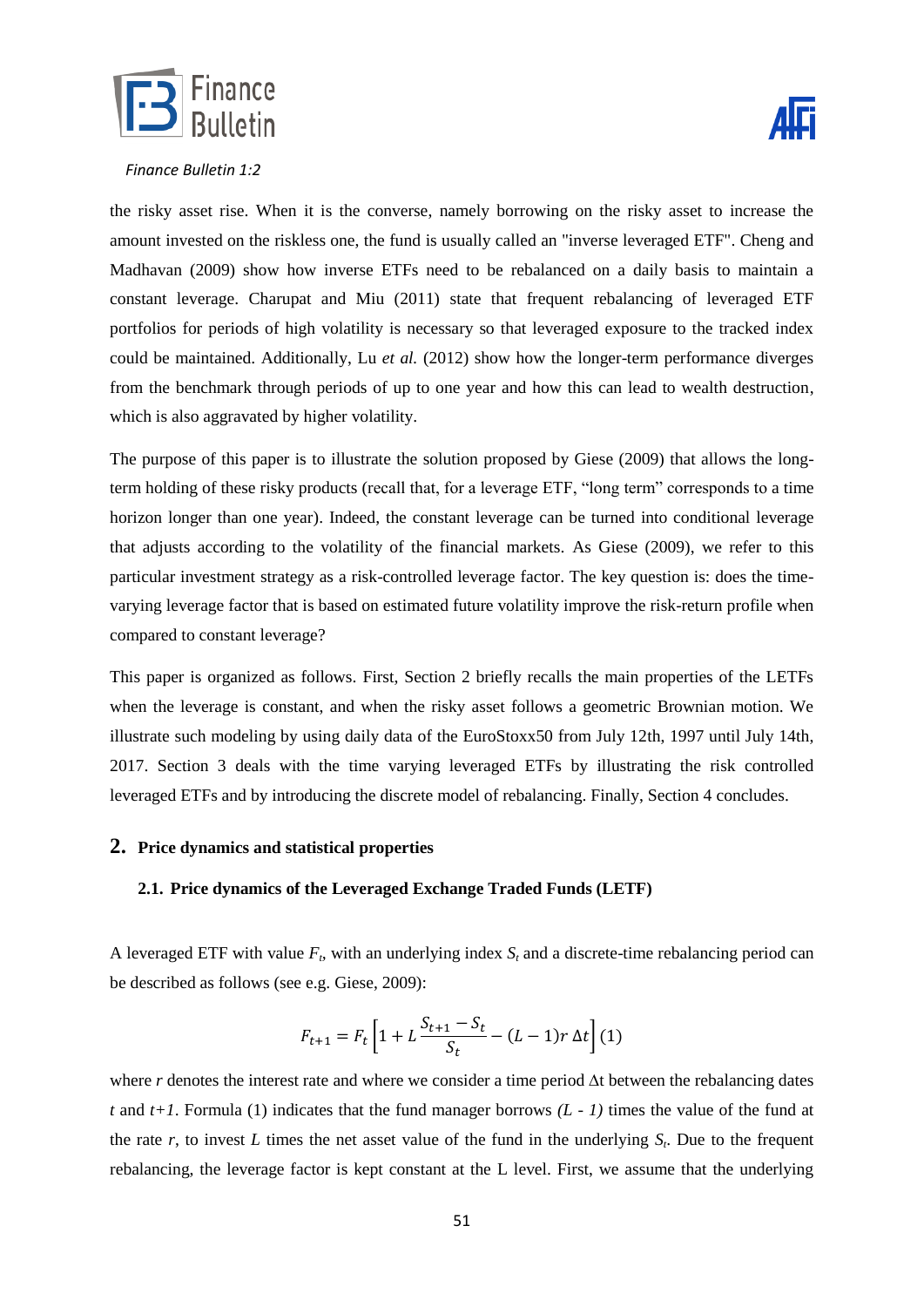



asset *S<sup>t</sup>* follows a geometric Brownian motion with a constant growth rate *u* and a constant volatility σ. We have:

$$
dS_t = uS_t dt + \sigma S_t dW_t
$$

where  $W_t$  is a standard Brownian motion.

Then the observed growth rate of the underlying asset is equal to:

$$
\mu=u-\frac{\sigma^2}{2}(2)
$$

The idea is to keep the leverage constant (with a daily rebalancing for example). Using Ito formula, Giese (2009) shows that the value of the leveraged fund is given by:

$$
F_t = F_0 \left(\frac{S_t}{S_0}\right)^L \exp\left(-(L-1)rt - \frac{1}{2}L(L-1)\sigma^2 t\right)
$$
(3)

Thus, the value of the LETF is equal to the payoff  $\left(\frac{S}{c}\right)$  $\left(\frac{S_t}{S_0}\right)^L$  times a deterministic function of time.

However, as emphasized in Bertrand and Prigent (2013), there is a significant probability that the stock index price increases while, at the same time, the leveraged fund decreases. This is due to the refinancing cost. Trainor and Baryla (2008) mention also that, on average, leveraged funds meet their specified daily leverage targets but that there is significant volatility in meeting this target on any given day.

#### **2.2. Statistical properties of the Leveraged Exchange Traded Funds (LETF)**

The expected value of the fund based on (3) is given by:

$$
E[F_t] = F_0 \exp(Lut - (L - 1)rt)
$$
 (4)

The probability distribution of a percentage of profit or loss  $x$  is given by:

$$
P_L(x) = P\left(\exp(L\mu t + L\sigma W_t - (L-1)rt - \frac{1}{2}L(L-1)\sigma^2 t\right) < (1+x)\right)
$$
\n
$$
= P\left(W_t < \frac{2L(r-\mu)t - 2rt + L(L-1)\sigma^2 t + 2ln(1+x)}{2L\sigma}\right)
$$
\n
$$
= \phi\left(\frac{2L(r-\mu)t - 2rt + L(L-1)\sigma^2 t + 2ln(1+x)}{2L\sigma}\right) (5)
$$

where  $\phi(.)$  denotes the cumulative standard normal distribution illustrated in Figure (1) for different levels *L*.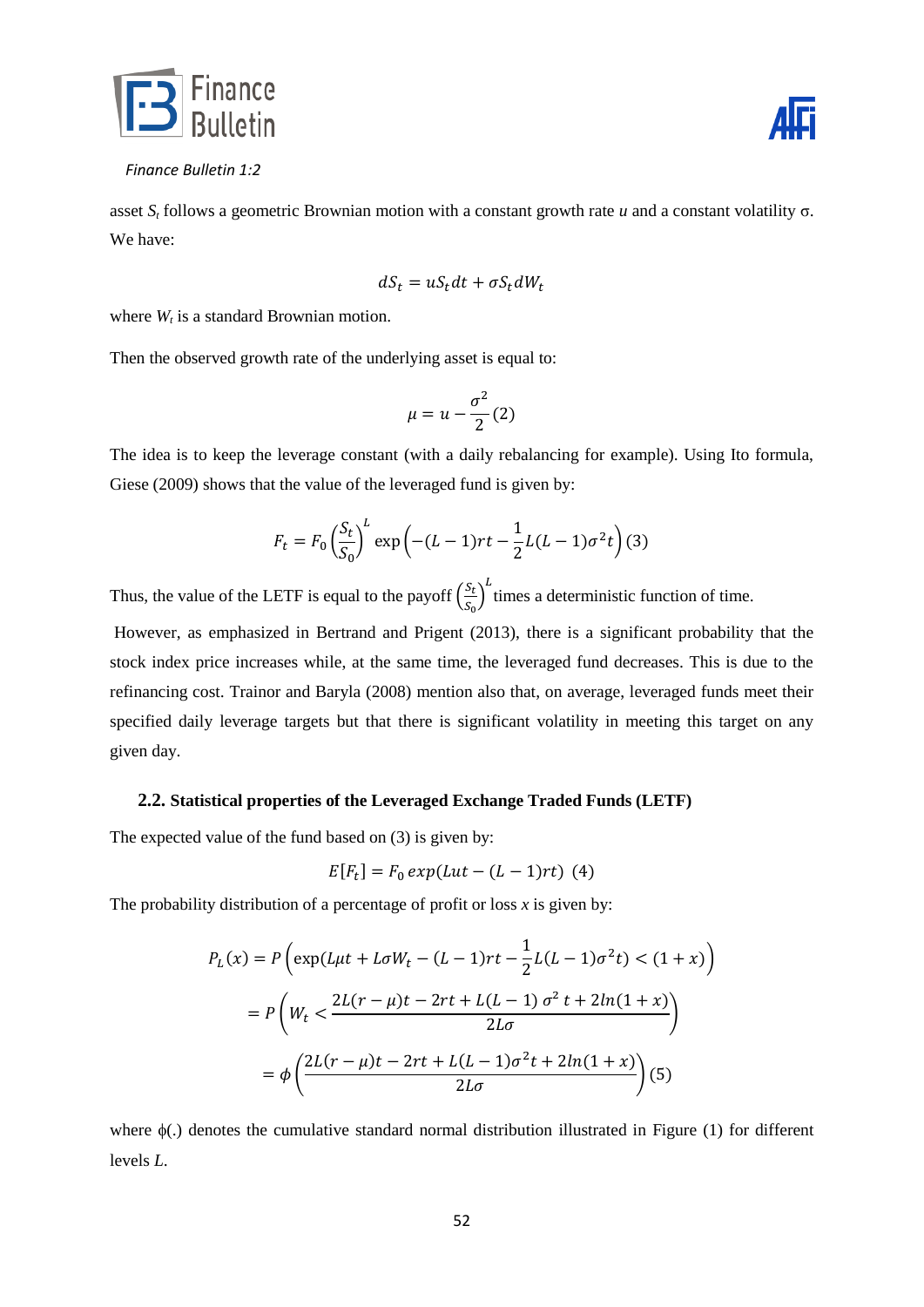



In this paper, we perform a back test using the daily data of the EuroStoxx50 from July 12th, 1997 until July 14th, 2017. Therefore, we have a database that consists of 4977 daily data for 20 years. Our aim is to show if the performance of a leveraged investment strategy can be improved by using a variable leverage factor over time that depends on the estimated future volatility. In our case, the drift  $u=0.0805$  and the volatility  $\sigma=0.2169$  are determined from the database described above. We find that the underlying asset has an observable growth rate *u* of 5.7%.

The probability density function of the LETF return is equal to:

$$
p_L(x) = P'_L(x) = \varphi\left(\frac{2L(r-\mu)t - 2rt + L(L-1)\sigma^2t + 2ln(1+x)}{2L\sigma\sqrt{t}}\right)\frac{1}{(1+x)L\sigma\sqrt{t}}
$$

Where  $\phi = \phi'$  is presented on the Figure (1) for different levels of leverage *L*.





Figure 1 displays the distribution of the probability of achieving a loss or a gain for *t=*4977 days, *u*=8.05% ,  $\sigma$ =21.65% and r=3% for different degrees of leverage : L= 1, L=2, L=4 et L=5.

We note that for high degrees of leverage, the probability of making a loss tends to 1 while the value of the expected bottom tends to infinity.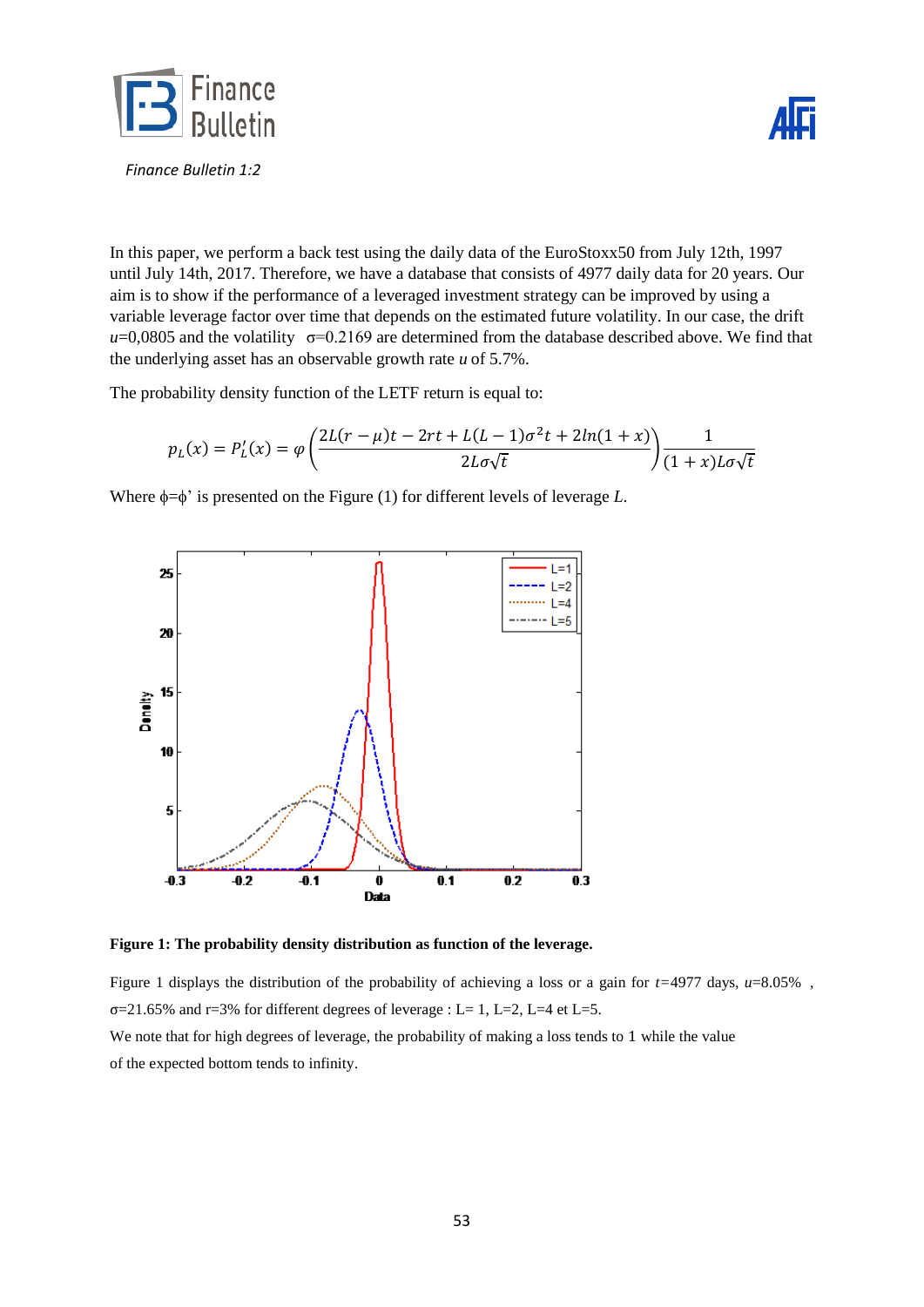





**Figure 2: The cumulative distribution function of the fund return.** 

Figure 2 displays the cdf of the fund return  $\left(\frac{F_{\text{S}}}{F_{\text{S}}}\right)$  $\frac{r_t}{F_{t-1}}$  – 1) based on 4977 daily data and for different degrees of leverage.

It is interesting to note that for  $L \rightarrow \infty$  the expected value of the fund tends to infinity (see Relation 4), where the probability of achieving a loss  $P_L(x=0)$  tends to 1 according to (Relation 5):

$$
P_L(x=0) = \phi \left( \frac{2L(r-\mu)t - 2rt + L(L-1)\sigma^2 t}{2L\sigma\sqrt{t}} \right) \to 1 \text{ lorsque } L \to \infty (6)
$$

|                           | $L = 1$ | $L=2$   | $L=4$   | $L=5$    |
|---------------------------|---------|---------|---------|----------|
| <b>Standard deviation</b> | 21.60   | 43.10   | 57.20   | 68.9     |
| Mean $(\% )$              | 0.02    | $-2.91$ | $-8.43$ | $-11.04$ |
| <b>Skewness</b>           | 2.62    | $-5.21$ | $-0.36$ | 0.193    |
| <b>Kurtosis</b>           | 66.33   | 165.93  | 20.81   | 14.03    |

**Table 1: Four moments for the distribution of daily returns of the LETF with different levels of leverage** 

From Table 1, we can see that the distributions of the LETF are far from being Gaussian. For example, with a leverage factor L=4, it is significantly different from the normal distribution because its asymmetry coefficient (Skewness) is equal to -0.36 which is lower than 0 (asymmetry to the left) and its flatness coefficient (Kurtosis) is equal to 20.81 which is much higher than 3 (the distribution of this LETF is leptokurtic). Note also that the volatility of the fund is equal to the volatility of the underlying financial index times the leverage level *L*.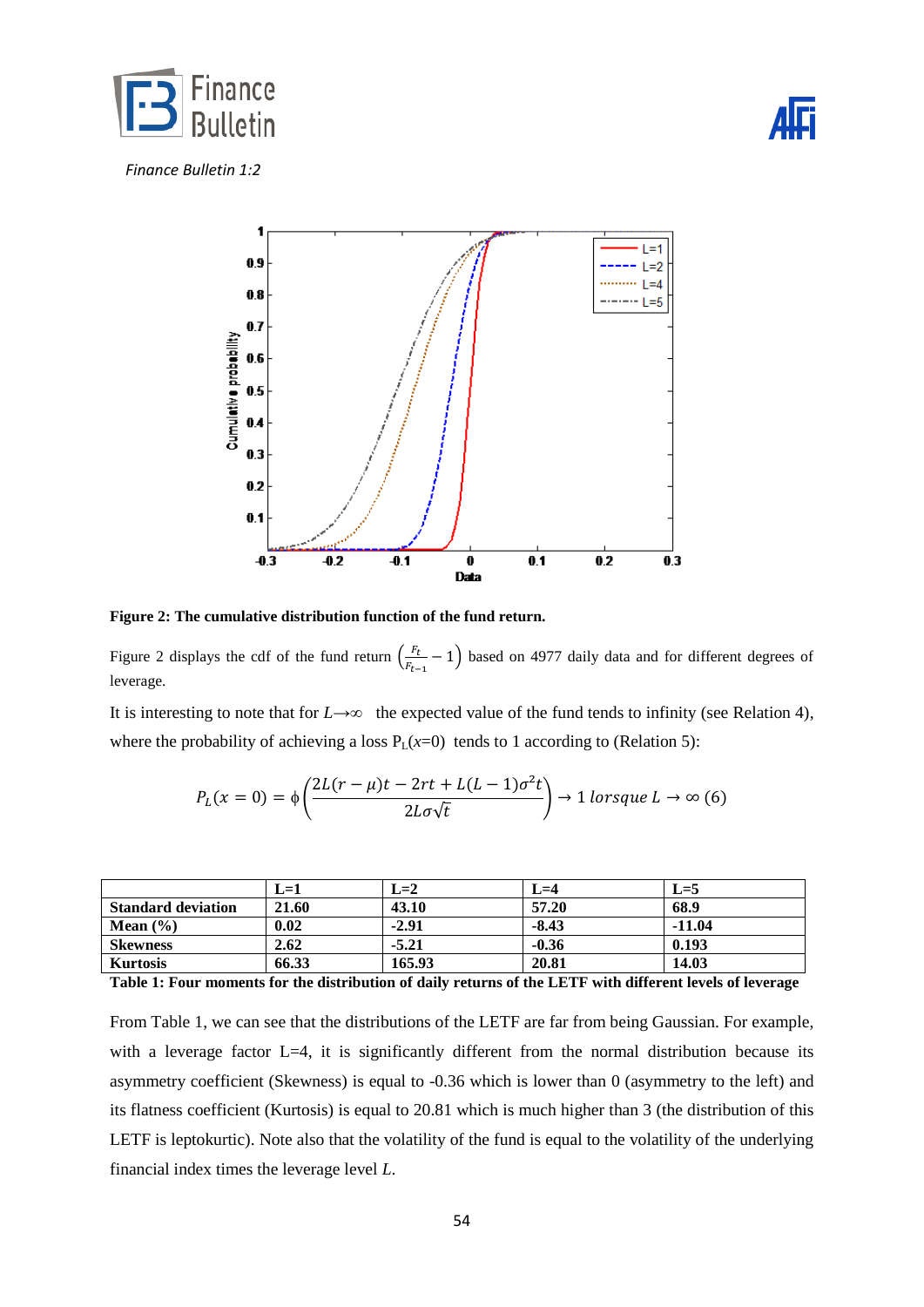



As emphasized by Giese (2009), the expected growth rate of the fund can be written as follows:

$$
g = \frac{1}{t} E \left[ ln \left( \frac{F_t}{F_0} \right) \right] = L\mu - (L - 1)r - \frac{1}{2}L(L - 1)\sigma^2(7)
$$

which consists of three terms:

- The leveraged return *Lu* of the underlying asset.
- The refinancing costs  $-(L-1) r$ .
- The volatility term $-\frac{1}{2}$  $\frac{1}{2}L(L-1)\sigma^2$ , representing the volatility of losses for a leverage strategy L>1 and the volatility of gains for a leverage strategy  $0 < L < 1$ .

Equation (7) indicates that, in the long run, the performance of the leveraged strategy index is *L* times the return of the stock market index minus the refinancing costs minus the term representing the undesirable effects of the rebalancing of the portfolio. The rebalancing losses come from the fact that the performance of the leveraged indices is dependent on the path taken by the underlying index. Importantly, leveraged ETFs with different underlying indices and different leverage factors all share the same characteristics of LT performance that are essentially determined by three parameters namely.

- $\checkmark$  The higher the return of the underlying asset, the more attractive the leverage.
- $\checkmark$  The higher the interest rate *r*, the less attractive the leverage.
- $\checkmark$  The higher the realized average volatility of the underlying, the less attractive the leverage.

We therefore calculate the growth rate *g* for different degrees of leverage *L* in order to find the optimal degree of leverage that maximizes the rate *g*.

| л. |     |    |    |        |               |
|----|-----|----|----|--------|---------------|
| c  | 057 | vv | -- | -v.14- | 20E<br>-9.99. |

**Table 2: Growth rate of daily returns of the LETF with different levels of leverage**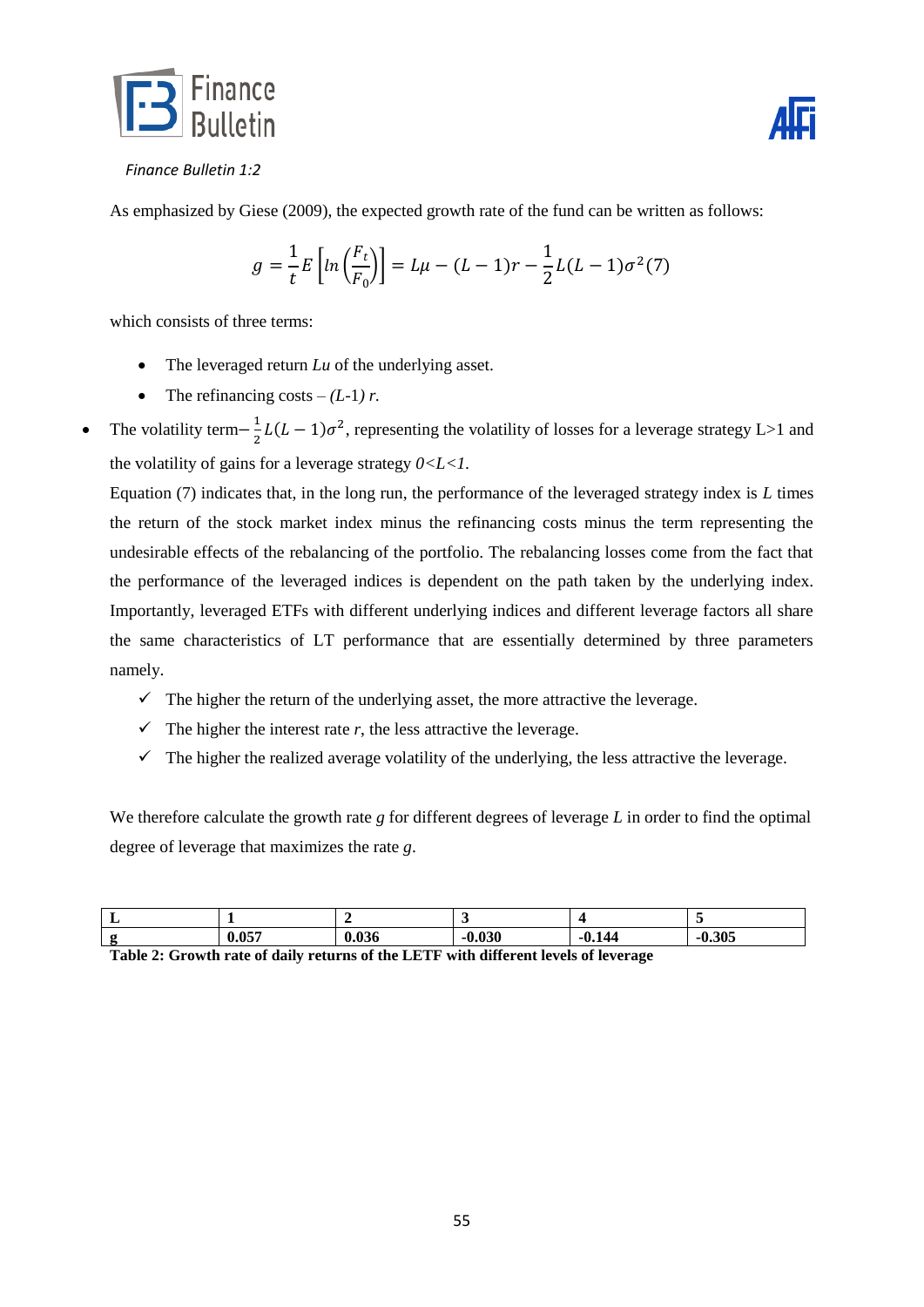



**Figure 3: The growth rate** *g* **as a function of the leverage factor** *L***.**

Depending on the growth rate of the fund, we get the following modified Sharpe ratio:

$$
S = \frac{g - r}{L\sigma} = \frac{\mu - r - \frac{1}{2}(L - 1)\sigma^2}{\sigma} \tag{8}
$$

The modified Sharpe ratio is the quotient of excess profitability compared to the risk-free rate divided by the total risk of the portfolio. It actually gives the opportunity to calculate the performance of an investment or portfolio compared to that of a risk-free investment. This ratio leads to the fact that:

- $\bullet$  If the Sharpe Ratio is <1, the portfolio performs less well than the risk-free investment. You must not invest in it.
- If the Sharpe ratio is between 0 and 1, the portfolio is underperforming the risk undertaken.
- If the Sharpe ratio is greater than 1, the portfolio outperforms the risk-free investment.

| л. |                          |       |              |                   |          |
|----|--------------------------|-------|--------------|-------------------|----------|
| ັ  | 12 <sub>A</sub><br>V.LZT | 0.016 | 9.092<br>-11 | ኅሰሰ<br>-v.<br>ZUU | $-0.309$ |

**Table 3: Modified Sharpe ratio of daily returns of the LETF with different levels of leverage.**

The key observation from the modified Sharpe ratio is that for a leveraged strategy (*L>*1), the modified Sharpe ratio turns out to be always lower than the modified Sharpe ratio of the underlying index which is equal at 0.124. This result is confirmed in our case for which we note that as soon as *L*>1 the Sharpe ratio starts to deteriorate which is explained by the insufficiency of the returns to face the risk taken by the investor by choosing a leveraged strategy.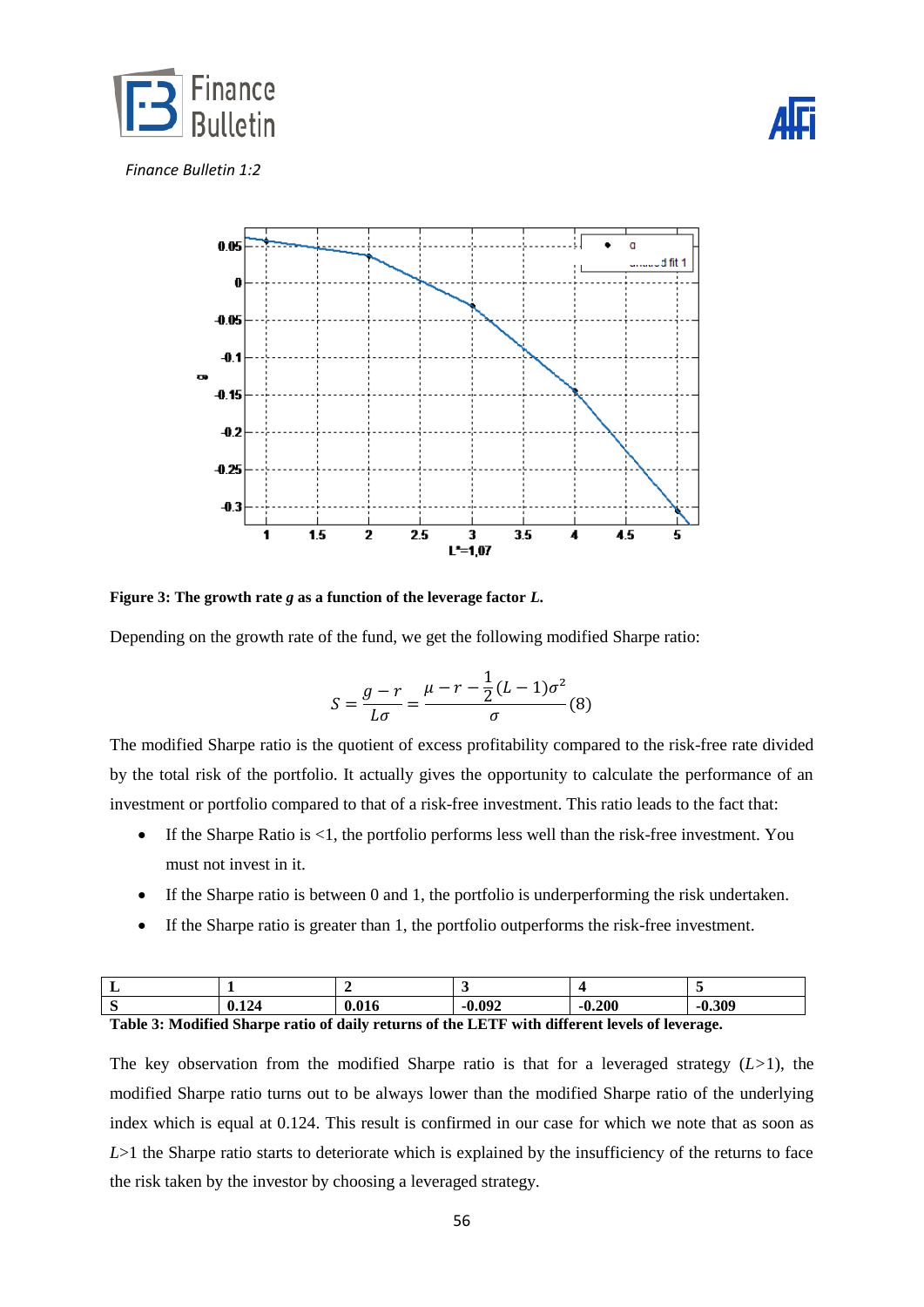

$$
s = \frac{\mu - r}{\sigma}(9)
$$

The reasons for the deterioration in the Sharpe ratio are losses due to rebalancing, which reduces the performance of the leveraged index. The outperformance of leverage funds with the risk-free rate and fund volatility increases linearly with leverage factor *L* and therefore keeps the Sharpe ratio constant compared to a leverage-less fund *L*=1. However, the Sharpe ratio is negatively influenced by volatility in the numerator of the Sharpe ratio. Thus, it can be noticed that the use of a leverage factor  $L > 1$ indeed increases the expected return on the fund, but the leveraged returns exhibit much higher volatility. In addition, it is important to note that both formulas for the expected growth rate (7) as well as the Sharpe ratio (9) are based on the assumption of log-normal returns while the real-world returns are known to display very low or even negative skewness.

#### **3. The time-varying leveraged ETFs**

#### **3.1. Risk-controlled leveraged ETFs**

It is interesting to note that the expected growth rate of the leverage fund is a quadratic polynomial function with respect to the leverage factor *L*. Consequently, it implies the existence of an optimal leverage factor *L* \* that maximizes the growth rate. We get: (see Giese, 2009)

$$
L^* = \frac{1}{2} + \frac{\mu - r}{\sigma^2} \ (10)
$$

Relation (10) shows the arbitrage that an investor faces when choosing  $L$  between pushing up the growth rate and assuming rebalancing losses due to rising volatilities. In our case,  $L^* = 1.07$ . We replace  $L^*$  from (10) in the function of the growth rate (7) to find the optimal growth rate of the leveraged strategy:

$$
g^* = \frac{[\mu - r]^2}{2\sigma^2} + \frac{\mu + r}{2} + \frac{\sigma^2}{8}(11)
$$

The maximum expected growth rate  $g^*$  in our case study is 18.77%.

#### **3.2.The discrete model of rebalancing leveraged ETFs**

In what follows, using financial data, we examine the variation of the optimal leverage and its risk control introduced by Giese (2010). We denote by  $L_{\sigma}$  this time varying optimal degree of leverage: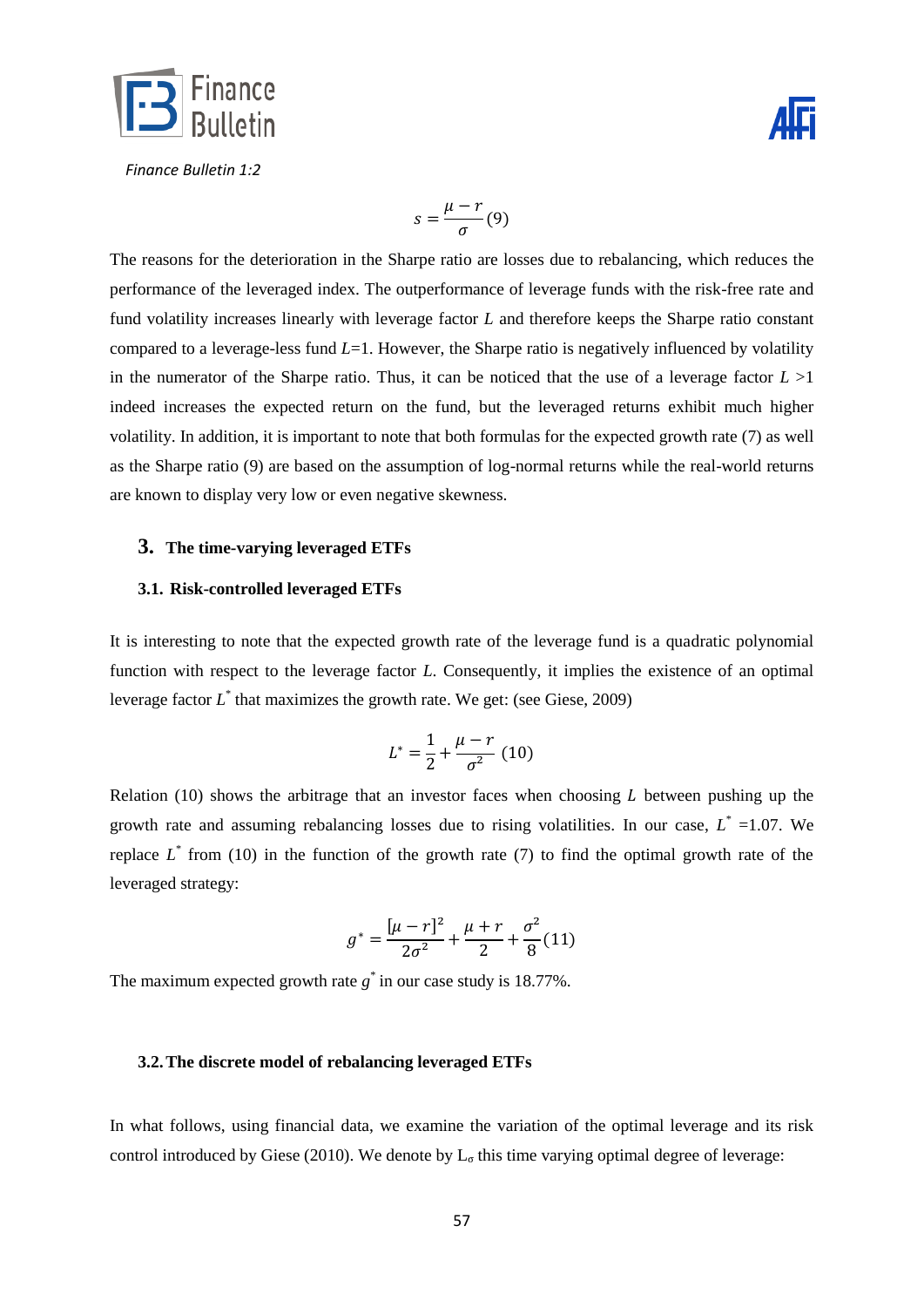



$$
L_{\sigma} = \frac{1}{2} + \frac{\mu - r}{\sigma^2} (12)
$$

According to equation (12), the optimal way of executing leveraged ETFs is to implement the riskcontrolled leverage factor  $L_{\sigma}$ . The degree of optimal leverage is higher when the volatility is low and the risk premium  $(u - r)$  is high, which is typically the case for bull markets. On the other hand, in the case of bear markets (which are typically characterized by high levels of volatility and low risk premium values) the optimal leverage factor is small. Therefore, for investors using leveraged ETFs for a long-term investment strategy, a risk-controlled methodology is proposed that involves adjusting the leverage of the ETFs according to equation (12).

In this section, we analyze the performance of a leveraged fund over a time period [0, T], which we divide into small intervals  $\Delta t = \frac{T}{r}$  $\frac{T}{N}$  and the rebalancing takes place at discrete moments  $t_i = i$  T  $\sqrt{N}$ . In addition, for each subinterval  $[t_i, t_{i+1}]$ , we have independent standard random variables  $x_i$  which represent the randomness of the returns of the underlying index in the respective time slots. The underlying index return between  $t_i$  to  $t_{i+1}$  is equal to  $u\Delta t + \sigma_i x_{i+1}\sqrt{\Delta t}$ , where the variable  $\sigma_i$ represents the volatility in the respective time interval  $[t_i, t_{i+1}]$ . In addition, we use an interest rate  $r_i$ in each time interval. We get:

$$
F_T = F_0 \prod_{i=0}^{N-1} \left( 1 + L(u\Delta t + \sigma_i x_{i+1} \sqrt{\Delta t}) - (L-1)r_i \Delta t \right) (13)
$$

As a result, using Taylor expansion of order 2, the expected growth rate of the fund is given by:

$$
g_{\Delta t} = \frac{1}{T} E \left[ ln \left( \prod_{i=0}^{N-1} \left( 1 + L(u\Delta t + \sigma_i x_{i+1} \sqrt{\Delta t}) - (L-1) r_i \Delta t \right) \right) \right]
$$
  
\n
$$
= \frac{\Delta t}{T} \sum_{i=0}^{N-1} \left[ Lu - (L-1)r_i - \frac{1}{2} L^2 \sigma_i^2 + \frac{1}{3} L^3 \sqrt{\Delta t} E \left[ \sigma_i^3 x_{i+1}^3 \right] \right] + O\left( \Delta t^{3/2} \right)
$$
  
\n
$$
= \frac{L(u - \bar{\sigma}^{\wedge 2}/2) - (L-1) \bar{r} - 1/2 L(L-1) \bar{\sigma}^{\wedge 2}}{\downarrow} + \frac{1}{3} L^3 \bar{\sigma}^{\wedge 3} K \Delta \sqrt{\Delta t} + O\left( \Delta t^{3/2} \right) (14)
$$
  
\n*Continuous term Correction term*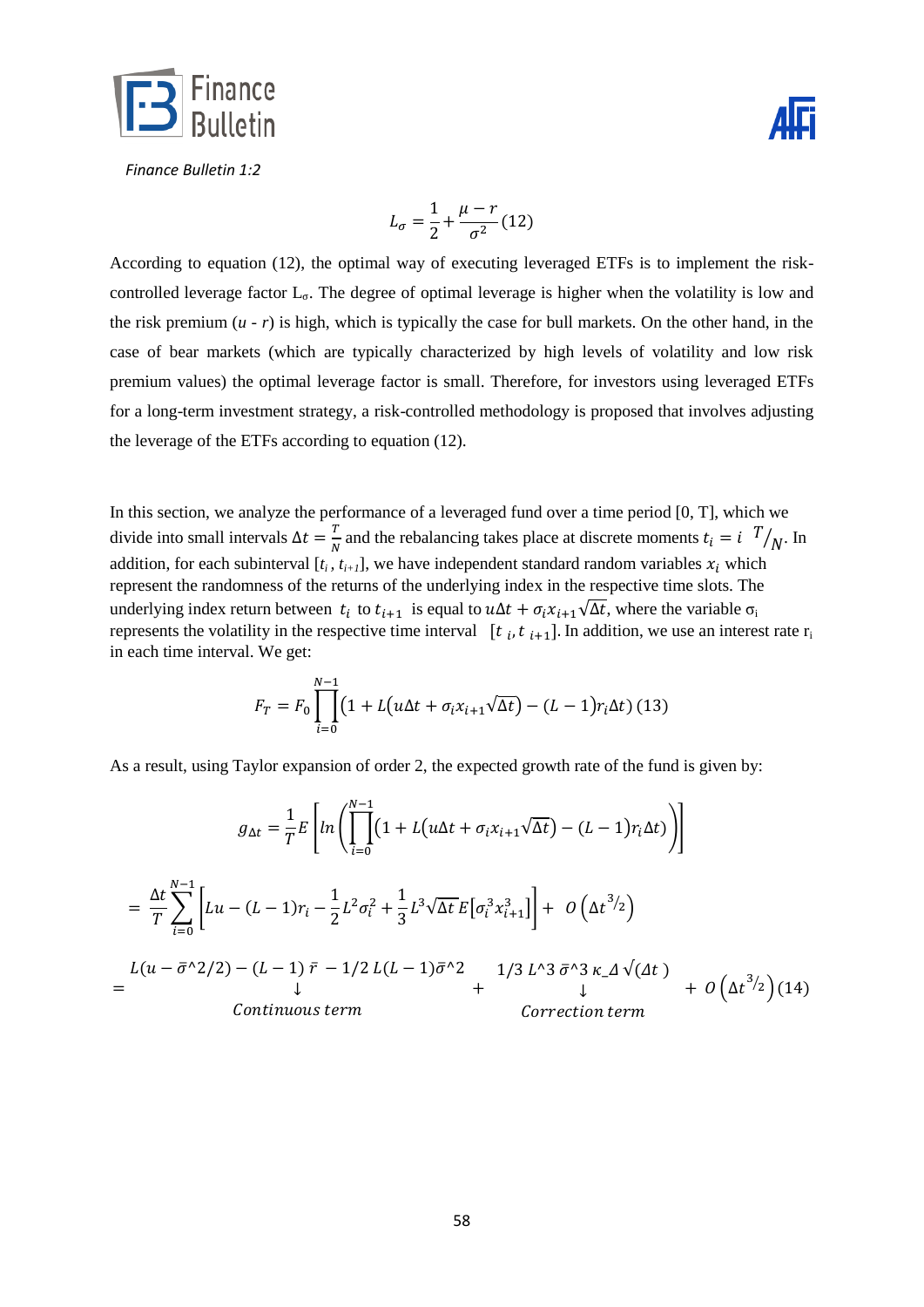

where E represents the expectation operator,  $\bar{\sigma} = \left(\frac{1}{N}\right)$  $\frac{1}{N}\sum_{i=0}^{N-1}\sigma_i^2\right)$  $\mathbf{1}$  $\overline{r}$ ,  $\overline{r} = \frac{1}{r}$  $\frac{1}{N} \sum_{i=0}^{N-1} r_i$  which represent respectively the average values of volatility and interest rate and  $K_{\Delta} = \frac{1}{N}$  $\frac{1}{N} \sum_{i=0}^{N-1} \left( \sigma_i^3 \right)$  $\begin{bmatrix} N-1 \\ i=0 \end{bmatrix}$   $\begin{bmatrix} \sigma_i \\ \bar{\sigma}^3 \end{bmatrix}$   $E[x_i^3]$  is the

skewness of the random variables  $x_i$ . The key question is whether the correction term has a significant influence on the average performance of leveraged ETFs, where  $\Delta t$  is each daily, weekly or monthly rebalancing period. As the correction term increases in the rebalancing period, we limit our analysis to monthly rebalancing. We can see that, for a leverage factor equal to four, the correction term is clearly less than one basis point per year. This implies that the rebalancing frequency has a negligible influence on leveraged ETFs in the real world. We conclude that the characteristics of the long-term performance of Leveraged ETFs are accurately described with daily, weekly and monthly rebalancing.

Considering volatility on a regular basis, we illustrate the advantages of this methodology by simulating a leveraged ETF based on the returns of the EUROSTOXX 50 stock index. In order to avoid transaction costs related to high turnover rates, we proceed to the adjustment only once a month. More precisely, on the first trading day of each month, we evaluate the optimal degree of leverage according to formula (3). Our database used in this study is composed of the monthly returns of the EUROSTOXX 50 index for ten years from January 31, 2007 to January 31, 2017. For volatility, we use the monthly historical volatility of this index for the same period. Then regarding the interest rate, we use the monthly Overnight USD Libor rates to calculate the leveraged versions of the underlying index. Then, the growth rate  $\mu$  achieved by the underlying index EUROSTOXX 50 in the long run is supposed to be constant but in the medium term it is interesting to detect possible bear markets through this rate.

In what follows, we round up the optimal leverage to integers 0,1,2...

- If  $L_{\sigma}$  is equal to zero, then during the whole month the investment amount is invested in the USD Libor market without any exposure to risk.

- If  $L_{\sigma}$  is equal to one, then the investment amount is invested in an unleveraged ETF using the underlying EUROSTOXX 50 asset.

- If  $L_{\sigma}$  is equal to two or three, then the investment strategy will be invested in a double or triple leveraged ETF using the underlying EUROSTOXX 50 asset.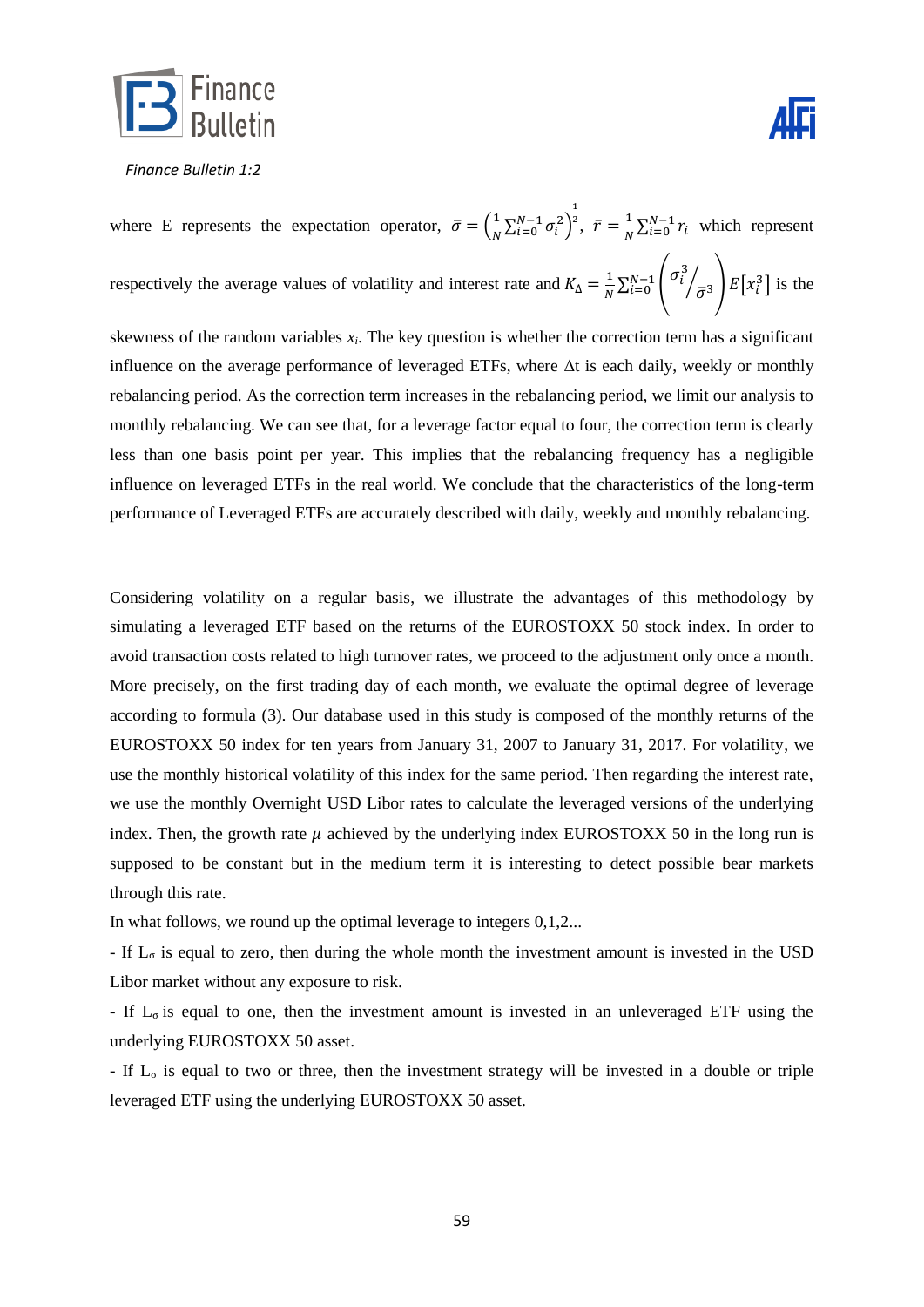



According to Figure (4), we can see that the leverage factor L varies in the opposite direction of the volatility. For example, the lowest leverage level of *0.62* that was realized on October 01, 2008 corresponds to the highest volatility during the 10 years of the study, which is equal to 60%. That is quite logical because this period corresponds to the financial crisis of 2008 during which the markets became volatile and bearish. On the other hand, the higher leverage level of  $3.75 \cong 4$  achieved in October 2013 corresponds to the lower volatility 14% which is consistent with the interpretations of Equation (12). Then Figure (5) compares the performance of the leveraged risk-controlled strategy for the underlying Eurostoxx 50 index and a constant leverage ETF of 2. In this figure, we note that the two strategies with constant and conditional leverage almost match. Knowing that the average of monthly leverage levels - applied monthly depending on monthly volatility - is equal to 1.7 which can be rounded to 2 which is leveraged strategy with a constant leverage factor. From the end of 2007, which corresponds to the beginning of the subprime crisis, constant and time-varying leveraged strategies begin to underperform the underlying index up to the year 2017.

In this case, the most interesting leverage to apply is as it was found with equation (10) in the singleactive model equal to  $1.07$  corresponding to fixed  $L^*$  that is close to 1. In other words, it is more interesting to replicate the underlying without taking risks.



**Figure 4: The evolution of the leverage according to the volatility of the risky asset.**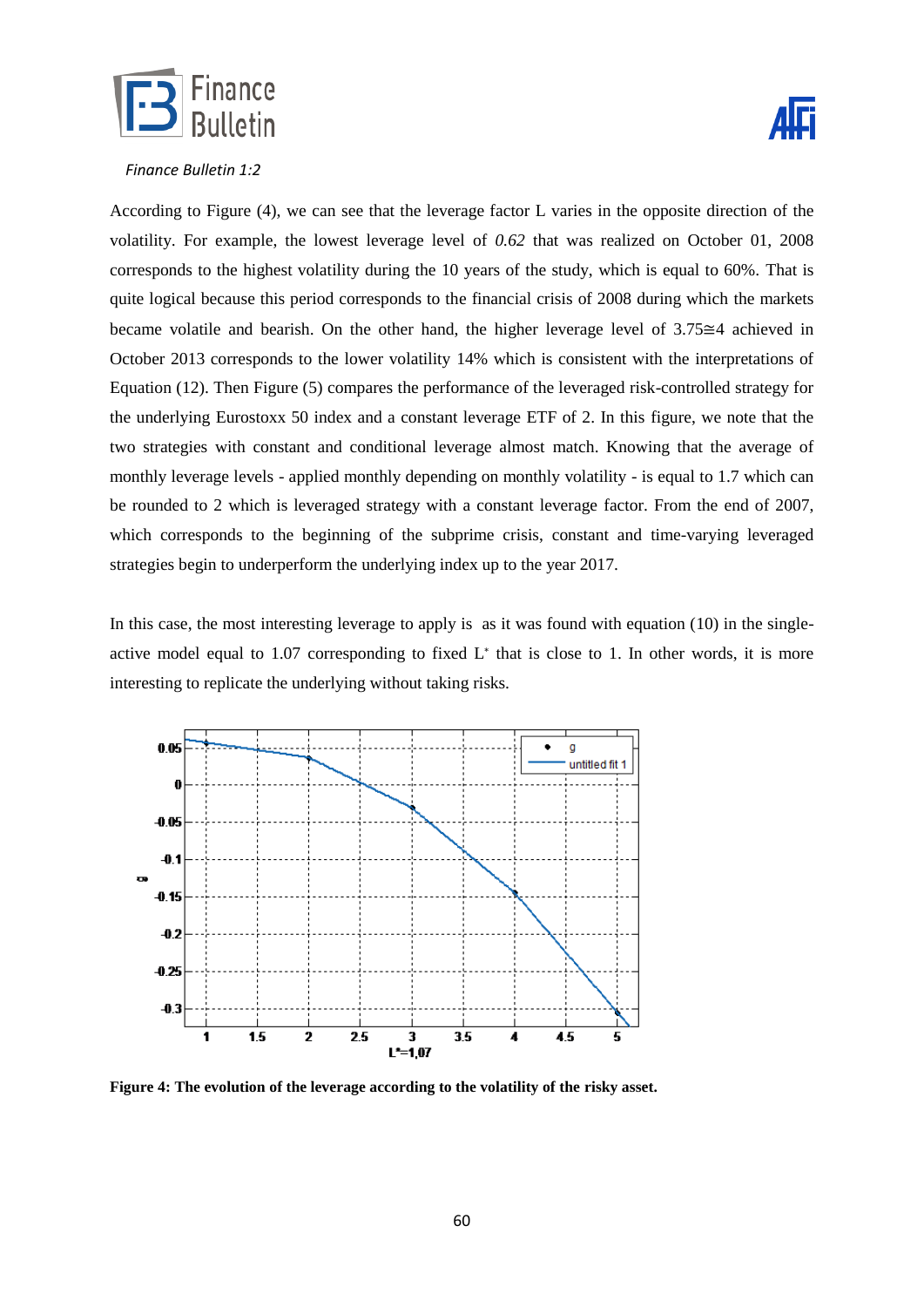





**Figure 5: The historical performance of the risk-controlled strategy relative to the returns of the underlying index and those of the leveraged fund.**

# **4. Conclusion**

Leveraged or inverse leveraged ETF are becoming increasingly popular in the financial industry. Leveraged ETF offer an advantage and disadvantage for the investor. The main benefit of the daily rebalancing strategy is that, in the case of positive market movements, exposure to risk through investment in an underlying asset increases on a daily basis to improve profits. When markets change in the adverse direction, exposure is reduced on a daily basis to protect investors from serious losses. On the other hand, the main disadvantage is the occurrence of losses due to the volatility of daily rebalancing. Therefore, the long-term performance of these products depends on the trade-off between leveraged returns, which are linear in the chosen leverage factor and the loss due to volatility, which is quadratic in the leverage factor. Note that usually the leveraged ETFs use a constant degree of leverage that does not respond to the market environment. In this paper, we have discussed the benefit of introducing a time varying leverage factor which is adjusted according to the concept of optimal leverage in order to limit the losses investors face in bear markets. Our empirical results are rather disappointing showing that the optimal leverage introduced by Giese (2009) is quite close to 2, even during the financial crisis. Such feature suggests the introduction of another time-varying leverage more based on risk measures such as quintile or expected shortfalls in the line of Ben Ameur and Prigent (2014).